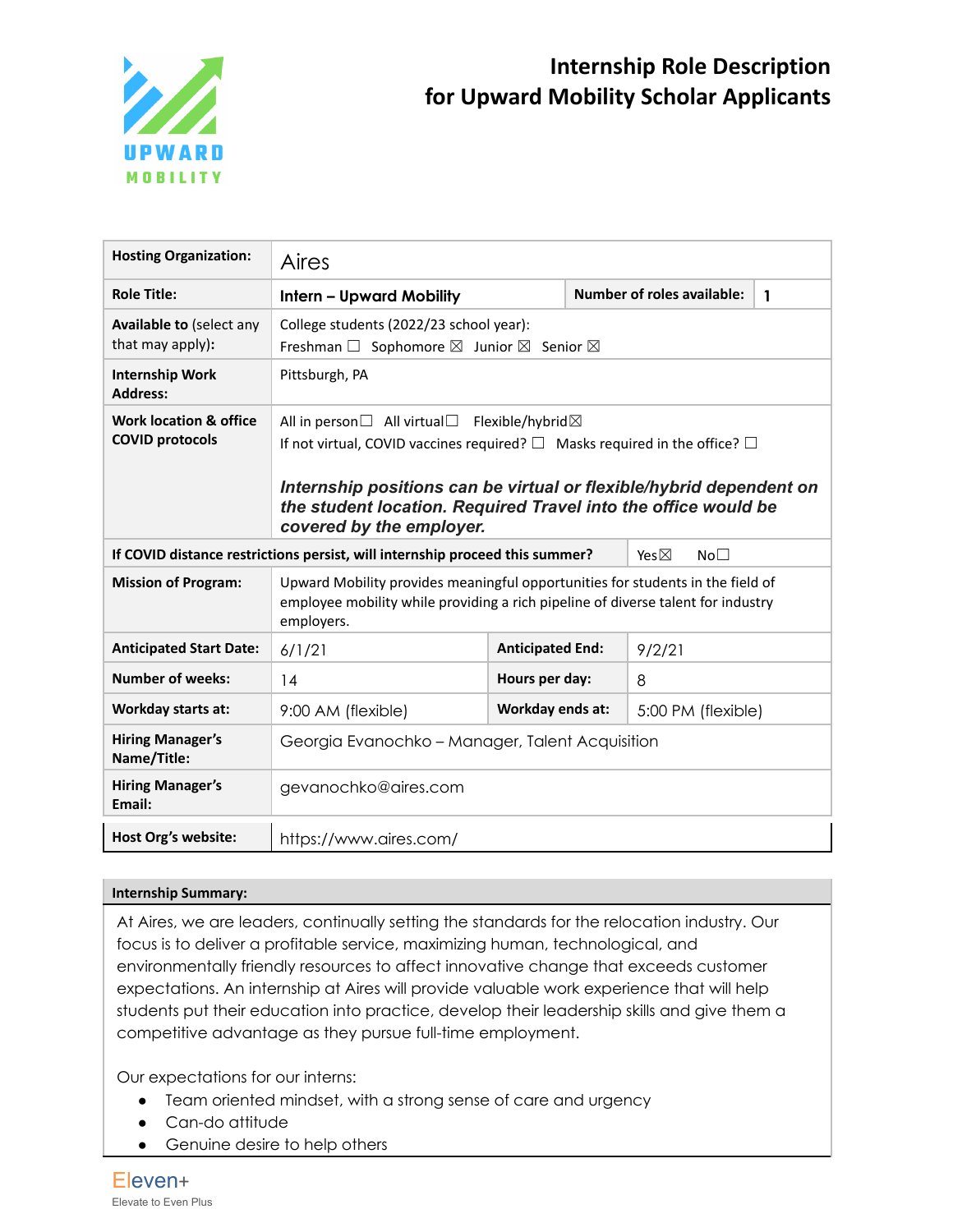- Assist with our current goals and projects
- Fresh perspectives, enthusiasm, motivation, and positive energy
- Serve as a brand ambassador and help increase our name in the marketplace

What our interns can expect from us:

- Gaining experience, developing skills, making connections, strengthening their resumes, learn about a field, and assessing their interest and abilities
- A sense of corporate citizenship
- Lunch & Learn sessions with guest speakers with experience in Project Management, Sales, Operations, Accounting & Finance, and IT
- Access to LinkedIn Learning, including eLearnings on compliance and other topics (Meeting with the C-Suite, Active Listening, Communication, etc.)
- Support and mentorship from employees across the company
- Working on a collaborative project with other interns to solve a real-life business problem and present to managers

# Additionally, you may be required to participate in group project activities with other interns during work hours.

#### **Essential Responsibilities of the Role:**

The intern will provide support for various key areas within the company, while learning about the relocation management industry.

- Assist with daily functional tasks, which may include data entry, reporting, and clerical duties
- Assist with process improvements, which may include data analysis, auditing, and providing feedback
- Provide project management support
- Attend functional meetings
- Participate in 2021 Internship Project (TBD)

## **Knowledge and skills required:**

- Current undergraduate college students, at least sophomore status
- A minimum GPA of 3.0
- Excellent customer service and administrative skills
- Computer literacy with MS Office products, and ability to grasp proprietary software
- Demonstrated ability to manage multiple competing tasks
- Ability to follow policies and procedures

## **What does success look like for the intern at the end of the summer:**

At the end of the summer, a successful Intern – Upward Mobility will have gained valuable knowledge of the relocation management industry through assisting with operations workload, contributed to the completion of our annual Internship Project, and presented the Project to management.